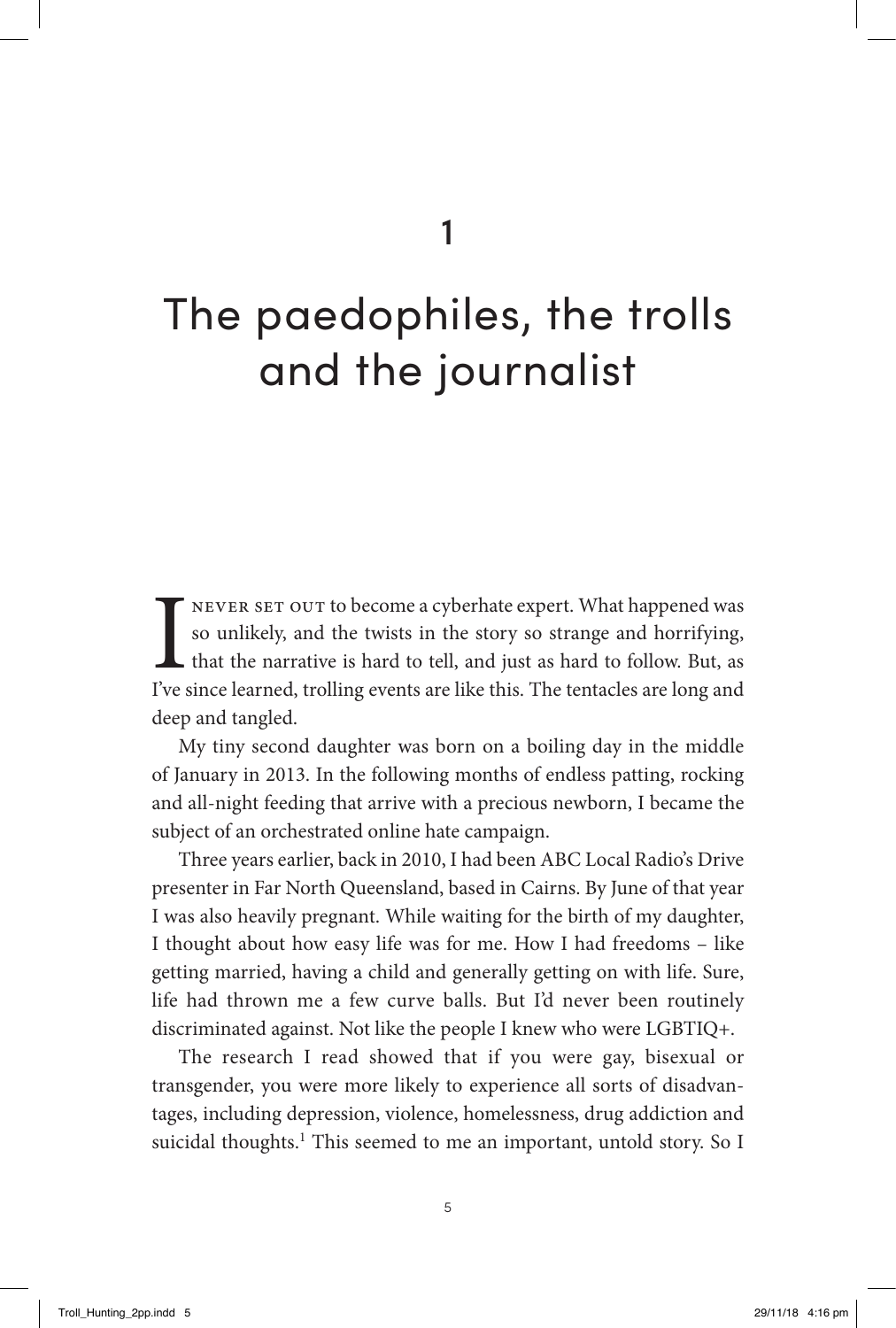wrote an open letter to Far North Queensland's gay, lesbian, bisexual and transgender community asking for people to come forward with their stories. The response was powerful, humbling and sometimes shocking.

Mais described being the subject of a violent assault because of his gender identity. The result was a crack to his skull and severe, ongoing pain. Trish was a young mother with three children who was trapped; she loved her husband and children but was really a lesbian. There didn't seem to be a way out. It was hard not to be moved by the pain in these stories.

As part of the interviews I compiled for this project, I found myself on the doorstep of a lovely home at Kewarra Beach, in the northern suburbs of Cairns. I can remember so clearly pulling up outside. It was a modern-style home, painted off-white, with a manicured garden. A child's bike was lying outside. At the door I was met warmly by Peter Truong and Mark Newton.

Newton, an American by birth, was tall and pale with blazing blue eyes, a strong accent and receding sandy hair. Truong, a Vietnamese Australian, had dark hair and eyes and a frame more compact than his partner's. His teeth protruded when he smiled, seeming to take up more space than they ought to.

Newton and Truong introduced me to their gorgeous five-year-old son. His name was written in wooden letters on the wall and his toys were neatly stacked away. He was told to go off and watch a DVD while I sat between his two dads on the couch and set up my audio recorder.

The two men then proceeded to tell me in great detail about how they had longed to become fathers and, after a difficult journey, ended up having their son via a surrogate mother in Russia. Newton was the biological dad.

At length, the men explained to me how hard it was to get their son into Australia. They told me Australian customs quizzed them for hours at the airport. At a later date, police checked whether the couple had suitable equipment to raise a child: a bed, clothes and bottles.

At this point in the interview I was compelled to ask, 'Do you think there was a suspicion that this must be something dodgy? There must be some paedophilic thing going on here?'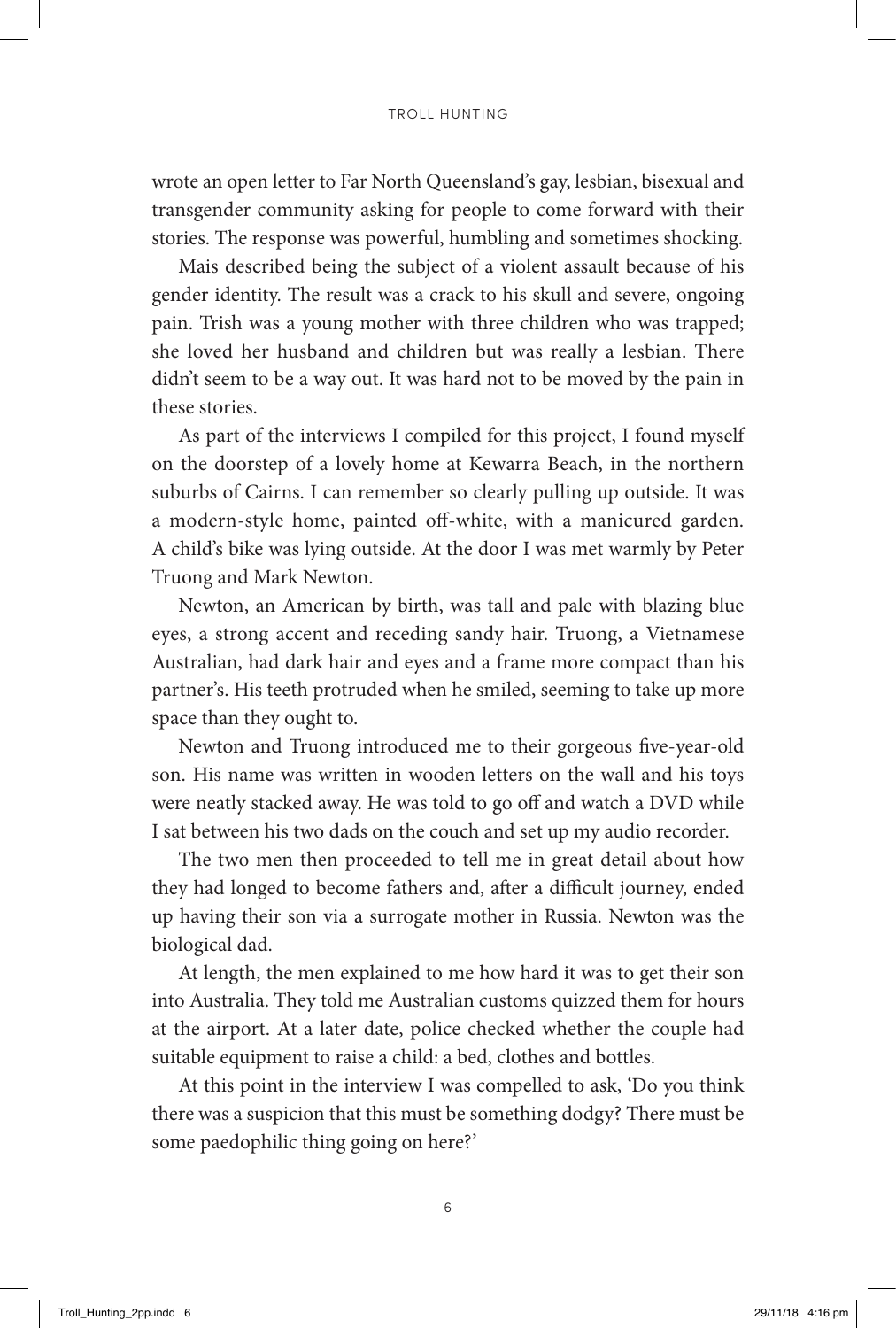Newton replied, 'Absolutely. Absolutely. I'm sure that was completely the concern.' Both Newton and Truong smiled at the absurdity of the idea they might somehow be suspect. 'We're a family just like any other family.'

After the formal interview we went outside with their son. Like any young child, he was shy at first. After a while he opened up. He smiled and chatted and urged me to come and see his baby chickens. This is the moment that plays over and over in my mind like a home movie: the four of us are in the yard, the chicks cheeping loudly and running loose.

*We chat about the chicks. Truong and the boy are trying to catch a couple of them, with some trouble. Truong asks his son if he's fed the chicks today. The boy says no. Truong tells him they would surely be very hungry by now. I ask the boy if the particular chicken he has managed to catch has a name. He replies that he hasn't figured out names yet but he might call this one 'Fasty' – presumably because it is hard to catch. Newton agrees that this chick is indeed fast.*

In retrospect, the conversation was remarkable because of its ordinariness.

*I snap several pictures of the boy holding a baby chick up under his chin. Peter is holding a fluffy chick too. The boy stands between his two fathers. All three of them are beaming.*

At the time I thought this photo was so sweet; it featured on the front page of my gender project's web page on the ABC. Now it is the photo news organisations all over the world have published and republished, with the boy's face blurred to protect his identity. This is the image that reminds me that one single day – one decision – can leave your life irrevocably changed.

In February 2012 I learned that Mark Newton and Peter Truong were being investigated by the United States Postal Inspection Service and the Queensland Police as possible members of an international paedophile ring. The United States Postal Inspection Service is like the FBI, but they investigate crimes committed by post.

I knew straight away there must have been serious reasons to suspect these two men. Why would international policing agencies be cooperating on a case like this unless they had strong evidence?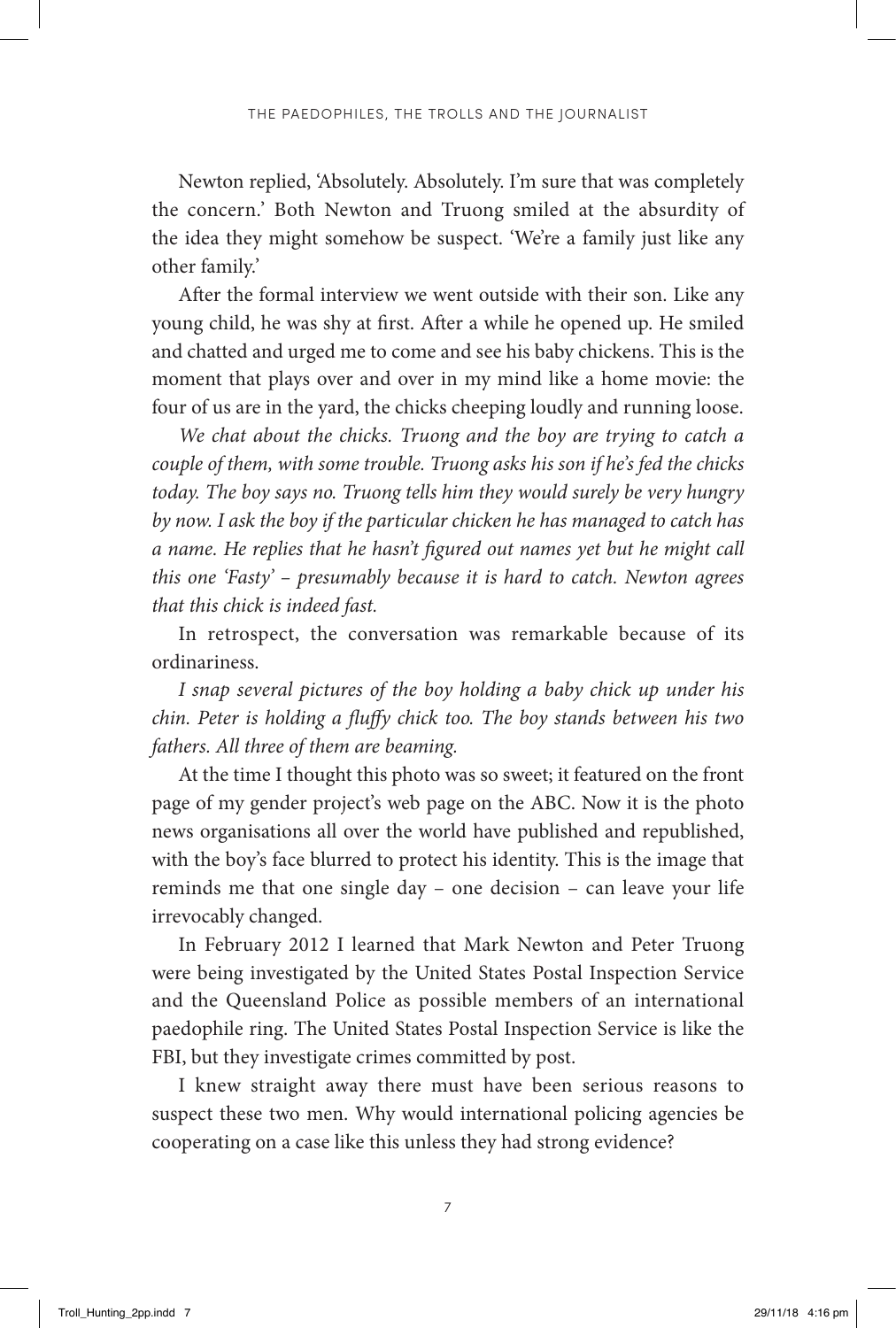I hoped it wasn't true but suspected it was. Dread encased me.

On Friday, 28 June 2013, Mark Newton was sentenced to forty years in prison in a US court after pleading guilty to conspiring to sexually exploit a child, and for conspiring to possess child pornography. Peter Truong also pleaded guilty for his crimes and was sentenced to thirty years' jail. (Prosecutors claimed their 'son' was actually purchased from his Russian mother for US\$8000 and was not biologically related to either of them.)

'Being a father was an honour and a privilege that amounted to the best six years of my life,' Newton reportedly told the court minutes before his sentence was announced.<sup>2</sup>

I felt dizzy with anger. A pure rage that made my face burn. The word 'privilege' lodged itself in my brain as if it had talons. I momentarily wished to stand before Newton and Truong – these men who'd welcomed me so thoroughly into their farce of a home – to say:

Being a parent is one of the most profound privileges that exists. Your job is to love that child and keep him or her safe. Instead, you systematically perpetrated heinous sex crimes against your child since he was a baby. It is sickening and it is unforgivable. What will become of your child after what you have done? Did you think about that?

You cannot overestimate the horror of the crimes. Media reports stated that the child, now known as Boy1, was abused from when he was just two weeks old. He was also shared around with numerous other paedophiles in other countries while the family was on 'holiday'.

In an email exchange, Detective Inspector Jon Rouse, from Queensland Police's Taskforce Argos, told me: 'Of the thousands of child exploitation cases I've been involved in, this will remain as one of the most horrendous breaches of a child's trust by persons charged with their care and safe upbringing.'

Within seventy-two hours of Mark Newton being sentenced, I started to get scores of hateful tweets, mostly from people in the United States calling themselves conservatives. They were responding to the article I'd written two years earlier, which was still online.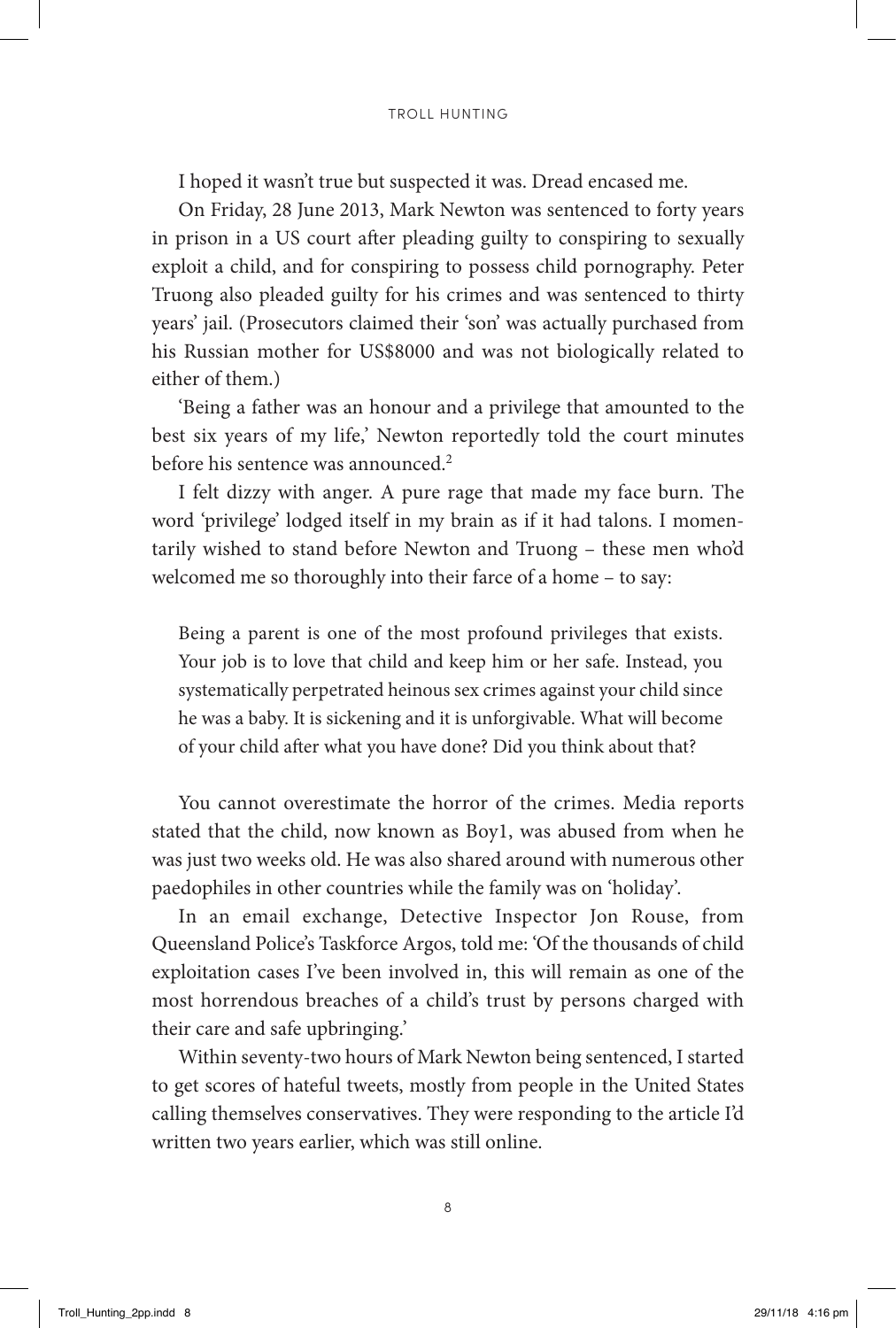My trolls insisted I should have known what was going on behind closed doors. They wanted me shamed.

Ginger Gorman (@freshchilli) sang praises of gay men who paid surrogate to birth boy to be used for sex. SHAME HER!

So, @freshchilli: When are you and your employers going to own up to the horrible thing you have done?

@freshchilli pedophile collaborator

@freshchilli You need to add pedophile enabler to your twitter bio. #Justsayin

@freshchilli maybe she would've picked up on it if she wasn't so blindly driven by her own biases and prejudices.

Many of the tweets conflated the gay 'lifestyle' with paedophilia. Griffith University's Professor Stephen Smallbone, who has been working on child sex abuse prevention for twenty-five years, believes such a conflation is inaccurate: 'There is a lot of variation among offenders, so it's hard to produce a specific reliable figure. But I think it would be reasonable to argue that the proportion of 'homosexual' abusers could be as low as 10 per cent. The terms homosexual (or gay) and heterosexual are actually very problematic when applied to child abuse. A small proportion of abusers will have a strictly exclusive sexual preference for – or experiences with – children. For the rest, the gender of their adult partners may be different from the gender of a child they abuse. Sexual orientation is in a sense irrelevant in sexual abuse. Whether you like men or women, are gay, straight or whatever, it is illegal to have sexual contact with children. The problem is about age and maturity, and about breaking the law, not gender or sexual orientation.'

Other trolls claimed the ABC pulled the article from their website to 'cover up what they did'. The real reason was simply compassion; Queensland Police requested the ABC take the article offline to protect Boy1's identity and the broadcaster immediately complied.

One of the trolls, despite purportedly caring about Boy1's lifetime of suffering and abuse, had no qualms about publicising this tiny victim's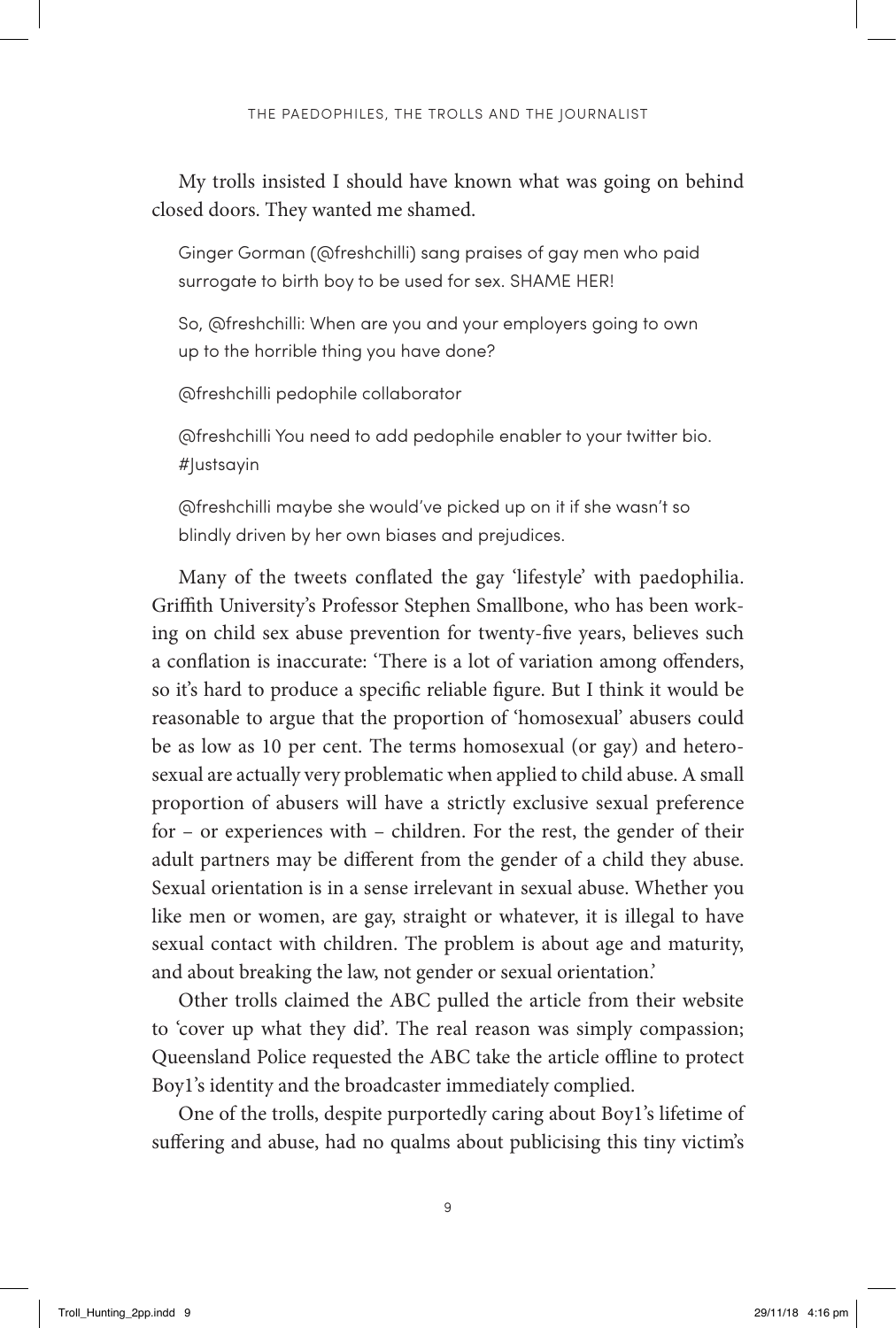name and photograph. Likewise, the right-wing blogger Robert Stacy McCain was happy to link to a post naming the child and sharing it with his millions of readers. Boy1 became a pawn in the game of moral righteousness.

To this day, my grief for Boy1 is deep and abiding. I think about him often and wonder how his life will turn out. US authorities are understandably cagey about what has happened to him since his 'dads' were arrested. I have simply been told he's safe and has ongoing access to specialist psychological help.

Sometimes I imagine talking or writing to Boy1. Although I'm not religious, it's almost like prayer. That's the only way I can describe it. A hope. A wish. A message, which I have no way to send him.

Dear Boy1, you've become a number. Since your case ended up in court, I'm not allowed to identify you. But in my head I say your name. I can see your face, clear as day. I see your sweet, shining eyes and your cheeky smile. Your white teeth. I can even hear your little voice, imploring me to come and see your baby chickens. If I knew then what I know now, I would have done anything to stop the heinous crimes being perpetrated against you. I would have done anything to end your misery. But I didn't know. I had no idea. None of us did. I'm so sorry. Please, somehow, may you be one of the few child abuse victims who make it through and find a path to recovery.

I'm connected to him because of what happened. And then disconnected too, because I'll likely never know the rest of his story. What I can tell you is the rest of my story.

Late one night not long after the trolling began, I read a tweet that said: 'Your life is over.'3

My husband Don and I quickly realised that location services were turned on for my Twitter feed and you could just about pinpoint our house on Google Maps. That night we both lay awake in bed wondering if our children were in danger.

Six days after Newton was sentenced in 2013 came the second frightening moment. Don found a photo of our family on the fascist